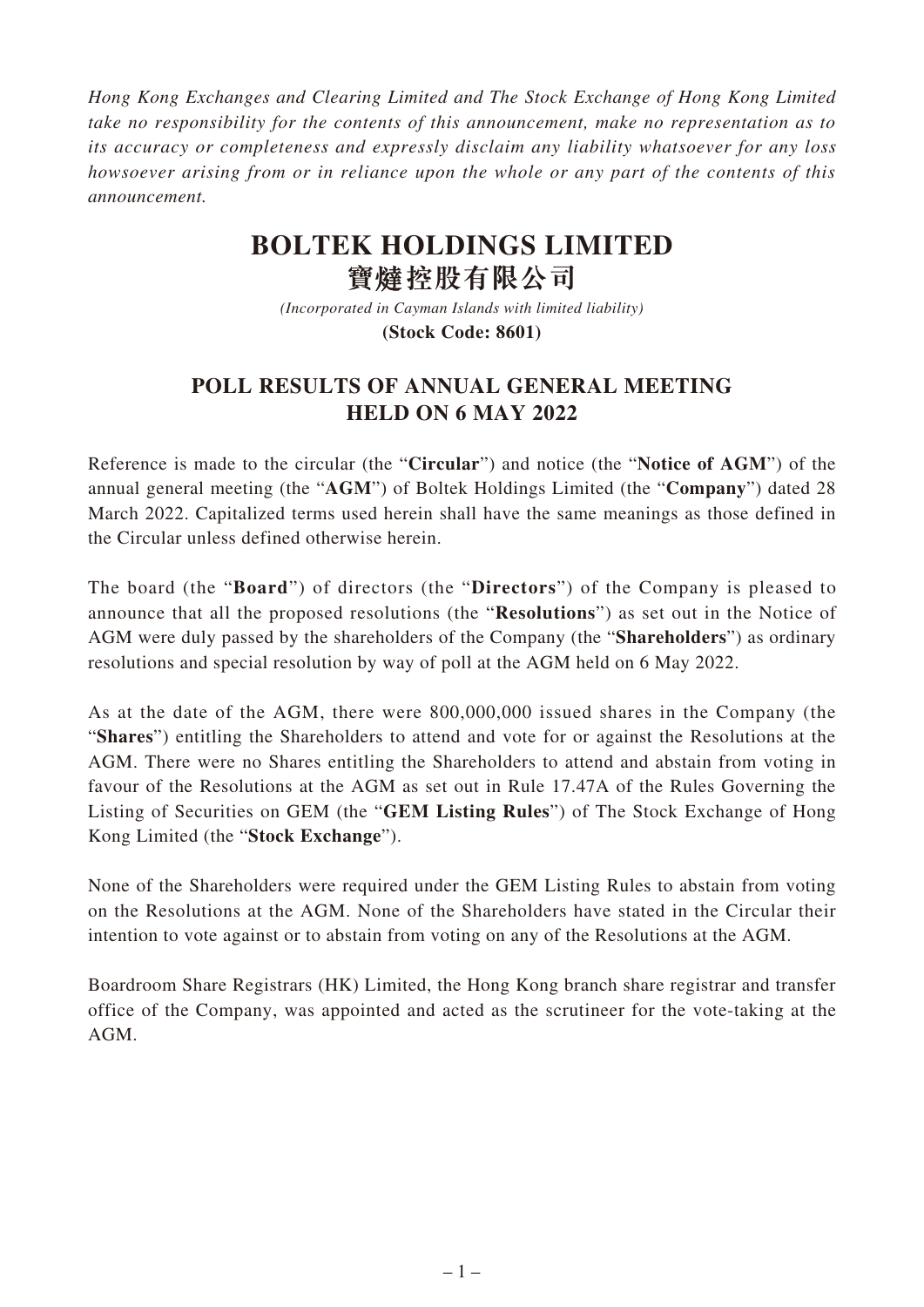The poll results in respect of all the Resolutions put to vote at the AGM are set out as follows:

| <b>ORDINARY RESOLUTIONS*</b> |                                                                                                                                                                                                                                                                                                                                                                                                                                                                                            | <b>NUMBER OF VOTES</b><br>(APPROXIMATE %) (Note) |                           |
|------------------------------|--------------------------------------------------------------------------------------------------------------------------------------------------------------------------------------------------------------------------------------------------------------------------------------------------------------------------------------------------------------------------------------------------------------------------------------------------------------------------------------------|--------------------------------------------------|---------------------------|
|                              |                                                                                                                                                                                                                                                                                                                                                                                                                                                                                            | <b>FOR</b>                                       | <b>AGAINST</b>            |
| 1.                           | To receive, consider and adopt the audited consolidated<br>financial statements of the Company and the reports<br>of the Directors and the independent auditor of the<br>Company for the year ended 31 December 2011.                                                                                                                                                                                                                                                                      | 483,600,000<br>$(100\%)$                         | $\theta$<br>$(0\%)$       |
| 2.                           | To re-appoint Grant Thornton Hong Kong Limited<br>as the independent auditor of the Company and to<br>authorise the Board to fix its remuneration.                                                                                                                                                                                                                                                                                                                                         | 483,600,000<br>$(100\%)$                         | $\overline{0}$<br>$(0\%)$ |
| 3.(a)                        | To re-elect Mr. Cheung Kwan Tar as an executive<br>Director.                                                                                                                                                                                                                                                                                                                                                                                                                               | 483,600,000<br>$(100\%)$                         | $\theta$<br>$(0\%)$       |
| 3.(b)                        | To re-elect Mr. Ng Pak Hung as an executive Director.                                                                                                                                                                                                                                                                                                                                                                                                                                      | 483,600,000<br>$(100\%)$                         | $\overline{0}$<br>$(0\%)$ |
| 3.(c)                        | To re-elect Ms. Chik Wai Chun as an independent non-<br>executive Director.                                                                                                                                                                                                                                                                                                                                                                                                                | 483,600,000<br>$(100\%)$                         | $\overline{0}$<br>$(0\%)$ |
| 3.(d)                        | To authorise the Board to fix the Directors'<br>remuneration.                                                                                                                                                                                                                                                                                                                                                                                                                              | 483,600,000<br>$(100\%)$                         | $\overline{0}$<br>$(0\%)$ |
| 4.                           | To grant a general mandate to the Directors to issue,<br>allot and deal with additional Shares not exceeding<br>20% of the total number of issued Shares at the date of<br>passing this Resolution.                                                                                                                                                                                                                                                                                        | 483,600,000<br>$(100\%)$                         | $\theta$<br>$(0\%)$       |
| 5.                           | To grant a general mandate to the Directors to<br>repurchase Shares not exceeding 10% of the total<br>number of issued Shares at the date of passing this<br>Resolution.                                                                                                                                                                                                                                                                                                                   | 483,600,000<br>$(100\%)$                         | $\theta$<br>$(0\%)$       |
| 6.                           | Conditional upon Resolutions 4 and 5 being passed,<br>to extend the general mandate to the Directors to issue<br>and allot additional Shares by adding the number of<br>Shares repurchased by the Company under the mandate<br>referred to in Resolution 5.                                                                                                                                                                                                                                | 483,600,000<br>$(100\%)$                         | $\theta$<br>$(0\%)$       |
| <b>SPECIAL RESOLUTION*</b>   |                                                                                                                                                                                                                                                                                                                                                                                                                                                                                            | <b>FOR</b>                                       | <b>AGAINST</b>            |
| 7.                           | To approve the Amended Memorandum and Articles<br>(as defined in the Circular) be adopted as the<br>new Memorandum and Articles of Association in<br>substitution for and to the exclusion of the existing<br>amended and restated memorandum and articles of<br>association of the Company with immediate effect and<br>authorise any one director or company secretary of the<br>Company to do all things necessary to implement the<br>adoption of the Amended Memorandum and Articles. | 483,600,000<br>$(100\%)$                         | $\Omega$<br>$(0\%)$       |

*\* For the full text of the Resolutions, please refer to the Notice of AGM as contained in the Circular.*

*Note:* The number of votes and approximate percentage of voting Shares as stated above are based on the total number of issued Shares held by the Shareholders who attended and voted at the AGM in person, by authorised representative or by proxy.